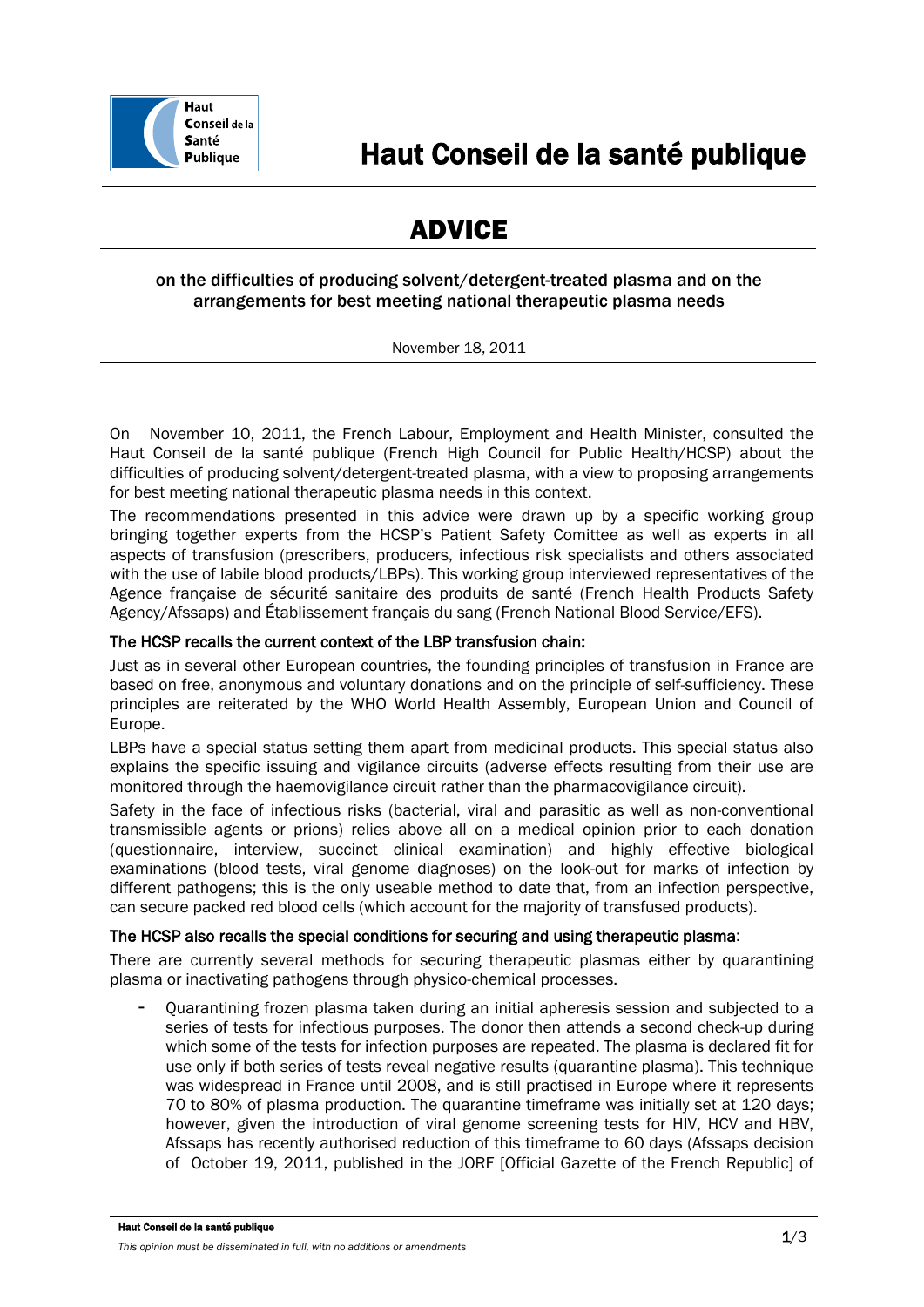November 6, 2011). This "native" plasma presents the best characteristics in terms of biological quality (fibrinogen and coagulation factors in particular).

- Treating plasma via methods that inactivate microorganisms – especially viruses (socalled viral inactivation methods) – is based, in France, on three processes that have been successively developed: solvent-detergent (SD plasma), methylene blue (MB plasma) and amotosalen (IA plasma). These three techniques are unequally used across different regions in France, and some of them are also used in other European countries.

The four forms of securing therapeutic plasma are authorised in France, even if quarantine plasma has no longer been offered by the healthcare sector since 2008.

MB plasma is also likely to disappear from the methods available to prescribers (by March 1 2012) following Afssaps' decision (of October 10, published in the JORF of November 3, 2011) regarding the combination of too many allergic events being observed resulting from use of this MB-fresh frozen plasma (FFP) and the fibrinogen concentration measured in products. The allergies to methylene blue – exceptionally rare – are not fully explained, although arguments have been put forward casting doubt over MB treatment.

In view of its recent introduction, there is not enough hindsight to judge the tolerance (absence of allergic-type reactions for example) of IA plasma.

The availability of several types of FFP, according to the securing method, is recommended so as to be able to tackle the various situations that may be encountered as well (appearance of an adverse effect, supply disruption, etc.). Associated with the renowned level of safety achieved through quarantine, this argument explains why there is no recommendation for putting a definitive end to secured quarantine plasma. To sum up, the decision to stop making and distributing secured quarantine FFP in France has not been made because the risks genuinely outweigh the benefits from the recipient's point of view. Rather, with a view to preventing an emerging infectious risk, a generic securing method has been chosen instead of one that focuses solely on the diseases detected.

The SD technique is the inactivation method in which we have the most experience. Although it reduces the risk of adverse effects of transfusion-related acute lung injury type plasma transfusion, it is the only one to be applied to groups of donations – which runs the additional risk of prion transmission. The size of these groups differs depending on the manufacturer: pools of 100 donations currently for the EFS in France versus 550 to 1500 donations for the two manufacturers holding the SD patent. In the industrial process, a final stage involving sifting through an absorption column is intended to reduce the prion risk, but more work is necessary to assess its efficacy.

The four aforementioned forms of secured plasma now have the same therapeutic indications, even if the quality of different products is not 100% equivalent – above all due to the partial alteration of some coagulation proteins with some so-called "viral inactivation" securing methods (SD, IA or MB).

LBPs are preferentially distributed in the geographic region around the EFS and Centre de transfusion sanguine des Armées (blood transfusion centre for military personnel/CTSA) which sampled and treated them – even if there are relief circumstances between regions to guarantee self-sufficiency at national level. Prescribers are asked to have a diversified range of plasma at their disposal so that they can deal with all the clinical situations that may arise (allergies in particular). This justifies the decision not to recommend complete replacement of quarantine plasma by a single viral inactivation technique.

Plasma transfusion must also be analysed as part of a more comprehensive therapeutic strategy: plasma is rarely used alone but usually in combination with transfusions of packed red blood cells – a LBP category that cannot be subject to any viral inactivation.

Lastly, the HCSP notes the current situation of therapeutic plasma production: on the one hand, MB plasma is likely to disappear from the methods available to prescribers in the short term and, on the other, the one and only SD plasma production chain (Bordeaux EFS) is stricken with repeated infectious (environmental contamination) and technical problems (even though the